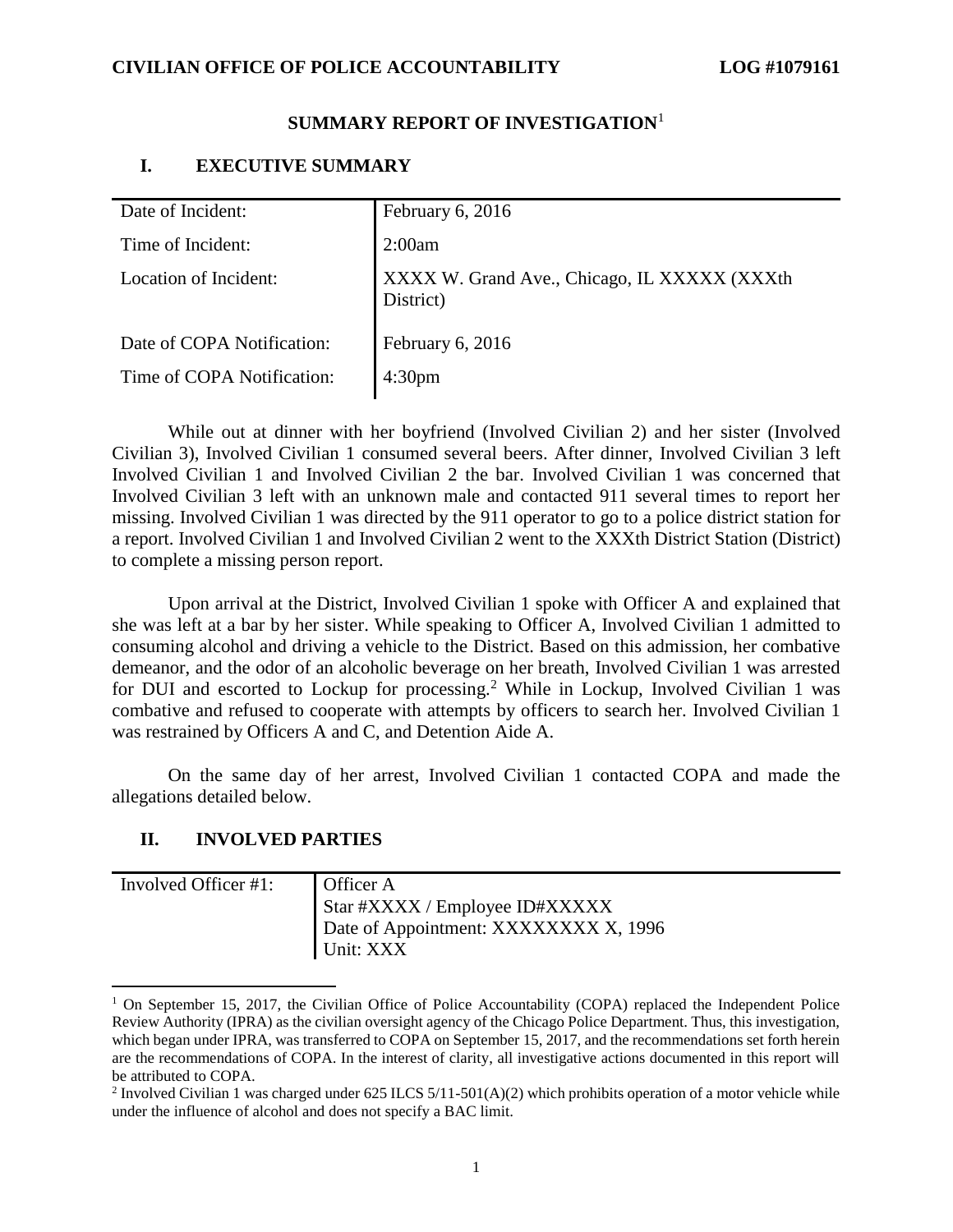|                                               | Date of Birth: XXXXXXXX X, 1962<br>Female / Hispanic |
|-----------------------------------------------|------------------------------------------------------|
| Involved Individual #1:   Involved Civilian 1 | Date of Birth: XXXXX XX, 1991<br>Female / Hispanic   |

# **III. ALLEGATIONS**

| <b>Officer</b> | <b>Allegation</b>                                                                                                        | Finding /             |
|----------------|--------------------------------------------------------------------------------------------------------------------------|-----------------------|
|                |                                                                                                                          | <b>Recommendation</b> |
| Officer A      | 1. Failed to provide her star number to<br>Involved Civilian 1, in violation of Rule 37.                                 | Unfounded.            |
|                | 2. Threatened to arrest Involved Civilian 1 for<br>aggravated battery without probable cause, in<br>violation of Rule 8. | Not Sustained.        |
|                | 3. Arrested Involved Civilian 1 for driving<br>under the influence without probable cause, in<br>violation or Rule 1.    | Unfounded.            |
|                | 4. Grabbed and/or pulled Involved Civilian 1<br>by her hair, in violation of Rule 8.                                     | Unfounded.            |
|                | 5. Struck Involved Civilian 1's head against a<br>wall, door, and/or bench, in violation of Rule<br>8.                   | Unfounded.            |
|                | 6. Forced Involved Civilian 1 to the floor, in<br>violation of Rule 8.                                                   | Unfounded.            |
|                | 7. Pushed Involved Civilian 1's face into the<br>floor, in violation of Rule 8.                                          | Unfounded.            |
|                | 8. Called Involved Civilian 1 a "bitch," in<br>violation of Rule 8.                                                      | Unfounded.            |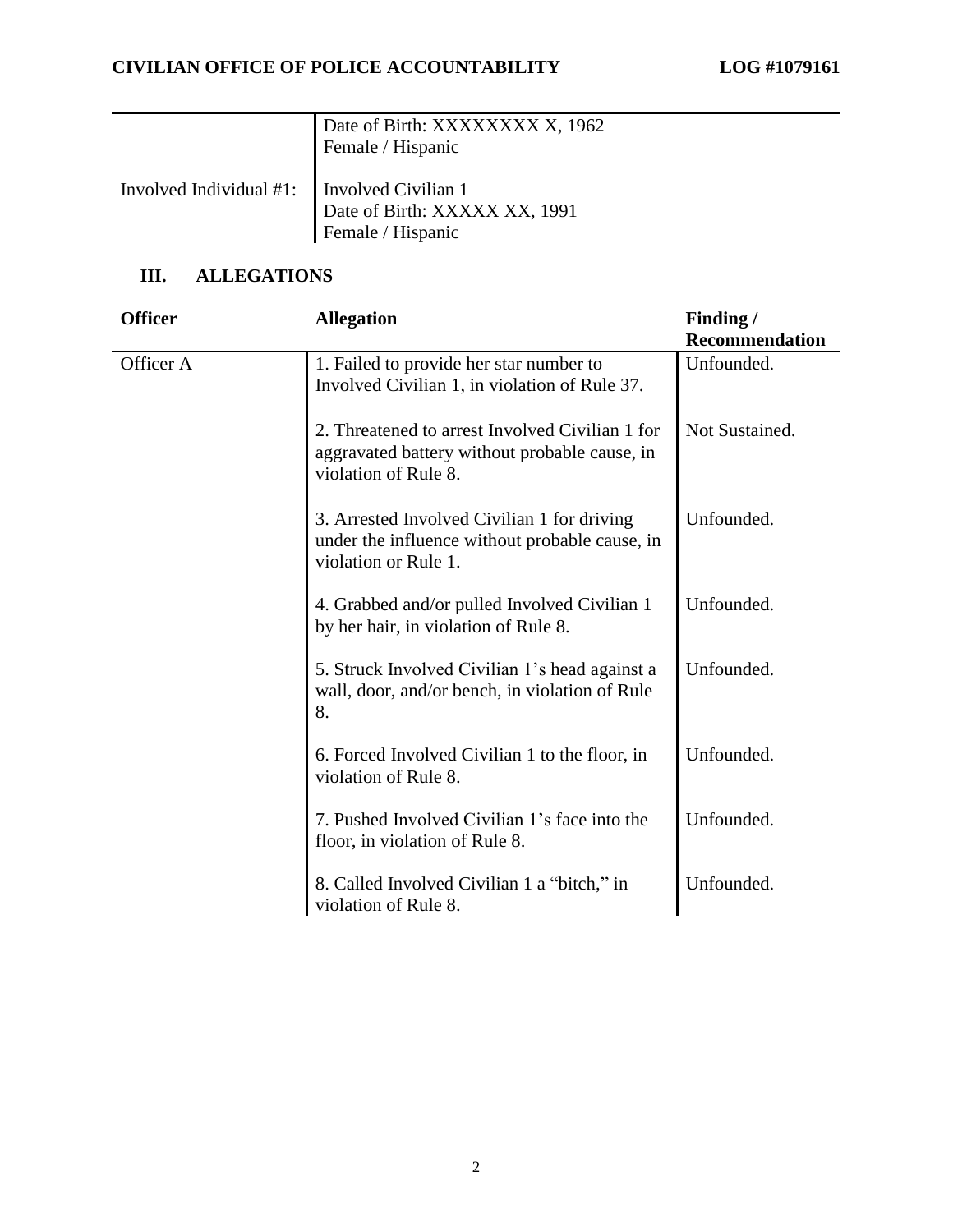### **IV. APPLICABLE RULES AND LAWS**

#### **Rules**

1. Rule 1: Prohibits violation of any law or ordinance.

2. Rule 8: Prohibits disrespect to or maltreatment of any person, while on or off duty.

3. Rule 37: Prohibits failure of a member, whether on or off duty, to correctly identify himself by giving his name, rank, and star number when so requested by other members of the Department or by a private citizen.

## **Federal Laws**

1. United States Constitution, Amendment IV.

### **V. INVESTIGATION**<sup>3</sup>

#### **a. Interviews**

In a **statement to COPA<sup>4</sup>** on February 6, 2016, **Involved Civilian 1** stated that Involved Civilian 2, Involved Civilian 3, and she were out having dinner and drinks, and they were dancing. Involved Civilian 1 admitted she consumed three to four twelve-ounce bottles of Heineken beer. 5 When the restaurant closed, Involved Civilian 3 got into a vehicle with an unknown male, and they drove away. Involved Civilian 1 did not know if her sister had gone willingly, so Involved Civilian 1 and Involved Civilian 2 followed the vehicle in their car for several blocks but stopped when the unknown male drove through a red light. Involved Civilian 1 made several calls to 911 and provided the dispatcher with a description and the license plate number of the vehicle.

Involved Civilian 1 and Involved Civilian 2 then drove to the District where they went to the Front Desk and Involved Civilian 1 told Officer A that she wanted to report Involved Civilian 3 missing. Officer A said there was nothing she could do, and Involved Civilian 1 should not be concerned about her adult sister leaving her at a bar. Involved Civilian 1 asked Officer A for documentation showing she had reported her sister missing; however, Officer A refused. Involved Civilian 1 then asked for her star number, which Officer A told Involved Civilian 1 she did not need to know. Involved Civilian 1 described Officer A as agitated and stated she felt mistreated by the way Officer A spoke to her. Involved Civilian 1 admitted that she used a loud tone of voice; however, denied using profanity or making any threats. Involved Civilian 1 stated she made a video recording on her phone of the conversation with Officer A, and that she told Officer A she would make a scene and call the news.<sup>6</sup> At some point during the exchange, Officer A told Involved Civilian 1 she was going to be arrested for aggravated battery. Involved Civilian 1 denied doing anything that would warrant a charge for aggravated battery.

Involved Civilian 1 asked a male officer (Officer B) for his star number, which he provided. Involved Civilian 1 admitted to Officers B and A that she had been drinking and told them she had

l

<sup>&</sup>lt;sup>3</sup> COPA conducted a thorough and complete investigation. The following is a summary of the material evidence gathered and relied upon in our analysis.

 $4$  Att. 6.

<sup>5</sup> Relevant portion at 21:22 of Att. 6.

<sup>6</sup> Despite requests for the video, Involved Civilian 1 never provided any video to COPA.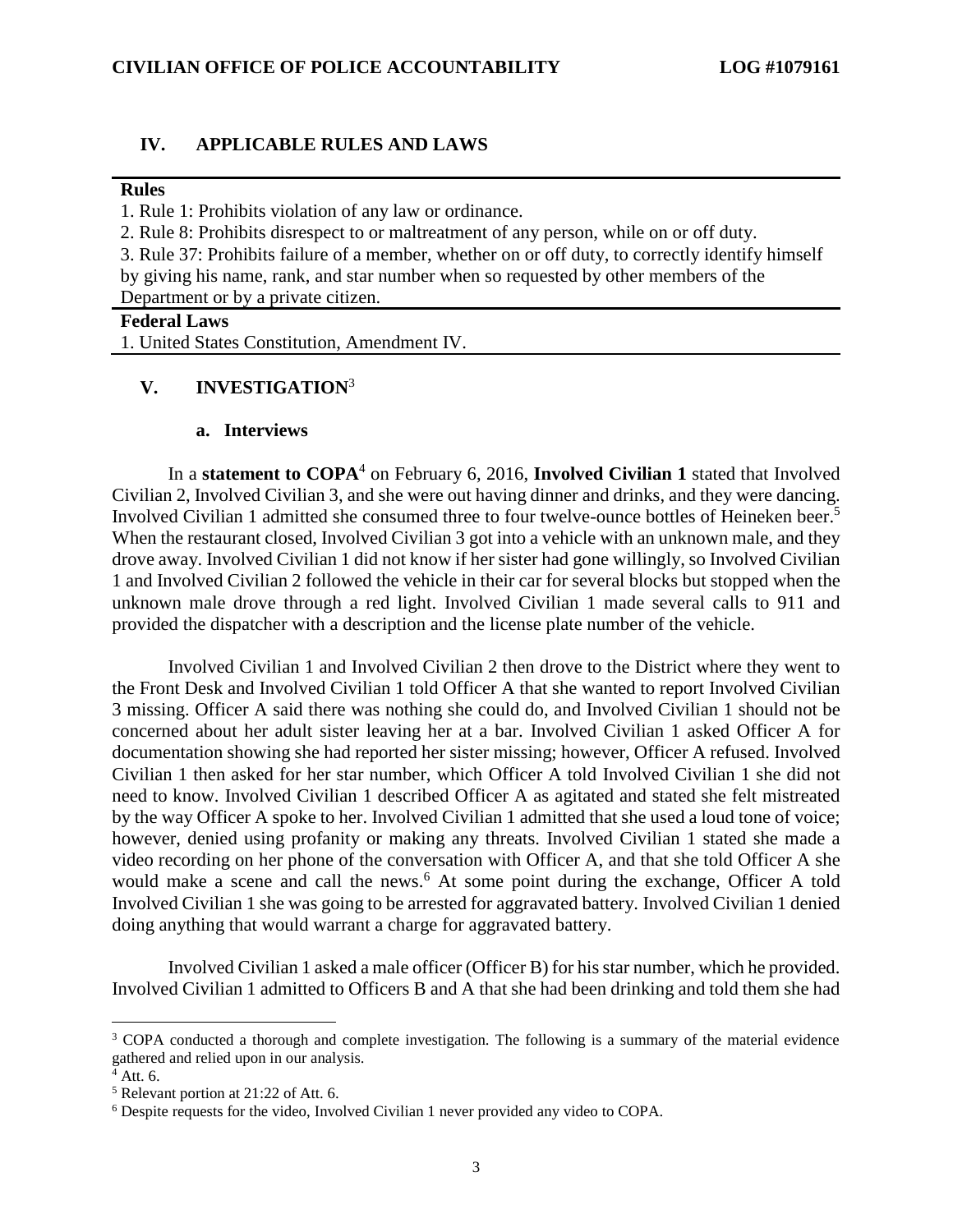driven to the District.<sup>7</sup> Officers B and A came around from behind the desk, Officer A handcuffed Involved Civilian 1 from behind, and, along with four other officers, took her into the back, where Officer A forced her into a room that was "not a normal cell" and subjected Involved Civilian 1 to the physical and verbal maltreatment described in the allegations above. The handcuffs were removed, and Involved Civilian 1 was locked in the cell. Involved Civilian 1 indicated that she did not see Officer A again. Involved Civilian 1 described the room as having a door with a window, three beds, and a toilet and sink in the corner.

Later, Officer B entered the cell with paperwork that he read aloud to her. Involved Civilian 1 did not pay attention, and Officer B left. Shortly after, Involved Civilian 1 refused Officer B's request for her to take a breathalyzer. While being fingerprinted, Involved Civilian 1 told two unidentified female officers that she had been mistreated by Officer A and showed them marks and bruises on her body; Involved Civilian 1 was advised to speak to a sergeant. Involved Civilian 1 said the first time she was told why she had been arrested was when she was being fingerprinted. After being released, Involved Civilian 1 spoke with Sergeant A, who documented her allegations and directed an Evidence Technician to photograph her injuries. Involved Civilian 1 told COPA she intended to seek medical treatment and would keep COPA informed.<sup>8</sup>

In a **statement to COPA**<sup>9</sup> on February 6, 2016, **Involved Civilian 2** provided substantially the same information as Involved Civilian 1 regarding the circumstances that brought Involved Civilian 1 and him to the District. Involved Civilian 2 stated that he drove to the District. Involved Civilian 2 remarked that inside the District, Involved Civilian 1 was loud and that he attempted to calm her. Involved Civilian 2 added that Involved Civilian 1 was not so loud that she should have been arrested. Involved Civilian 2 confirmed that Involved Civilian 1 admitted to Officer A that she had driven to the District.<sup>10</sup> Involved Civilian 2 informed COPA that he in fact drove to the District but was clear that he never disclosed that information to any of the officers who interacted with Involved Civilian 1. Involved Civilian 2 recounted that Officer A had her star and name prominently displayed and gave Involved Civilian 1 this information when Involved Civilian 1 requested it.<sup>11</sup> Involved Civilian 2 was clear that once Involved Civilian 1 was escorted to Lockup he did not witness any interactions between Involved Civilian 1 and Officer A. Involved Civilian 2 advised he checked his phone for the recording Involved Civilian 1 mentioned in her statement; however, he could not locate the recording.

In a **statement to COPA**<sup>12</sup> on November 27, 2017, **Accused Officer A** stated she was assigned to the Front Desk of the District, when Involved Civilian 1 entered and complained she had been left at the bar by Involved Civilian 3. Officer A recounted that Involved Civilian 1 was screaming and yelling, but she never requested to have any report completed. Officer A recalled Involved Civilian 1 was intoxicated, and she based that observation on Involved Civilian 1' demeanor, the odor of alcohol on her breath, and Involved Civilian 1' admission that she had just left a bar. Officer A asked if Involved Civilian 2 drove to the District, and Involved Civilian 1

<sup>7</sup> Relevant portions from 36:49 to 38:09 of Att. 6.

<sup>&</sup>lt;sup>8</sup> Involved Civilian 1 never contacted COPA regarding any medical treatment.

 $9$  Att. 10.

<sup>10</sup> Relevant portions at 08:48 of Att. 10.

<sup>&</sup>lt;sup>11</sup> Relevant portion at 10:46 and 19:53 to 20:15 of Att. 10.

 $12$  Att. 36.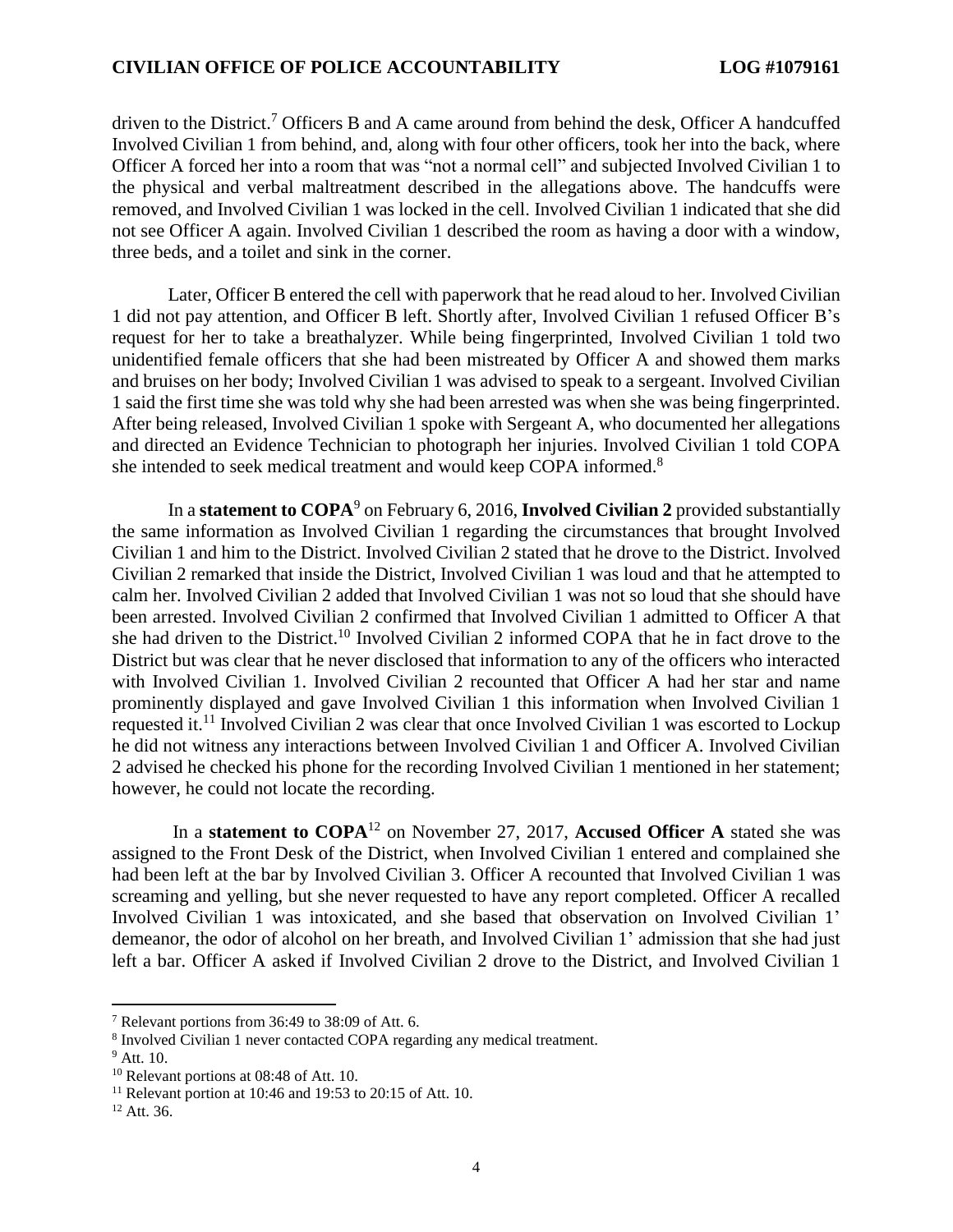stated she had driven to the District. After Involved Civilian 1' admission, she was handcuffed and became even more upset. Officers A, B, and C assisted in escorting Involved Civilian 1 to a nonpublic area of the District.<sup>13</sup> Officer A recalled numerous officers following Involved Civilian 1 because of her demeanor. Officer A was clear that she never entered any confined room with Involved Civilian 1 but recalled that she had to physically restrain Involved Civilian 1 in Lockup because she refused to be searched and remove her shoes. Officer A recalled Involved Civilian 1 flailing her arms, kicking, and screaming. Officer A recounted that with the assistance of Officer C and Detention Aide A she was able to restrain Involved Civilian 1. Officer A explained that she and Officer C each gained control of one of Involved Civilian 1' arms and sat her on a bench while Detention Aide A removed her shoes and completed a search. Officer A estimated the amount to time it took to restrain Involved Civilian 1 was five to ten minutes. Officer Involved Civilian 1 did not observe any injuries to Involved Civilian 1 during the encounter.

Officer A explained that she could not recall if Involved Civilian 1 requested her star number but explained that when her star number or name is requested she points to both which are displayed on her uniform. Officer A was clear that she did not arrest Involved Civilian 1 but that Officer B arrested Involved Civilian 1. Officer A denied all the allegations made against her and did not witness any other Department Member engage in any conduct detailed in the allegations.

In a **statement to COPA**<sup>14</sup> on February 7, 2018, **Witness Officer B** stated that he was completing a report at the Front Desk of the District when his attention was drawn to Involved Civilian 1' interaction with Officer A. Officer B recalled Involved Civilian 1 was yelling, using profanity, remarking that she was left by Involved Civilian 3 at a bar, and making incoherent statements. Officer B recounted hearing Involved Civilian 1 admit that she had consumed beers and driven herself to the District. After hearing this admission, Officer B believed Involved Civilian 1 was impaired and began a DUI investigation. During his investigation, Officer B clarified with Involved Civilian 1 how she got to the District. Involved Civilian 1 again admitted to driving herself to the District and Officer B detected an odor of an alcoholic beverage on her breath. Once confirming Involved Civilian 1' admission, Officer B informed her that she was being arrested for DUI and attempted to handcuff her. Involved Civilian 1 pulled away, screamed "no," and sat on the ground; which caused Officers A and C to walk from behind the Front Desk to assist. After slight resistance, Involved Civilian 1 was secured in handcuffs and escorted to the Lockup. Once at Lockup, Officer B transferred custody of Involved Civilian 1 to Officers A and C, and Detention Aide A. Officer B did not observe any injuries to Involved Civilian 1.

Officer B was clear he did not observe Officer A, or any other Department Member engage in any of the alleged conduct. Finally, Officer B never heard any discussion of any interaction with Involved Civilian 1 in Lockup.

In a **statement to COPA**<sup>15</sup> on January 5, 2018, **Witness Detention Aide A** stated she had no recollection of any interaction with Involved Civilian 1. Detention Aide A explained that because she was listed on Involved Civilian 1' Arrest Report as the person who completed the search, it was an indication to her that Involved Civilian 1 was likely brought from a public area

<sup>&</sup>lt;sup>13</sup> Officer A could not recall if Involved Civilian 1 was taken to an Interview Room or directly to Lockup.

<sup>14</sup> Att. 47.

<sup>&</sup>lt;sup>15</sup> Att. 43.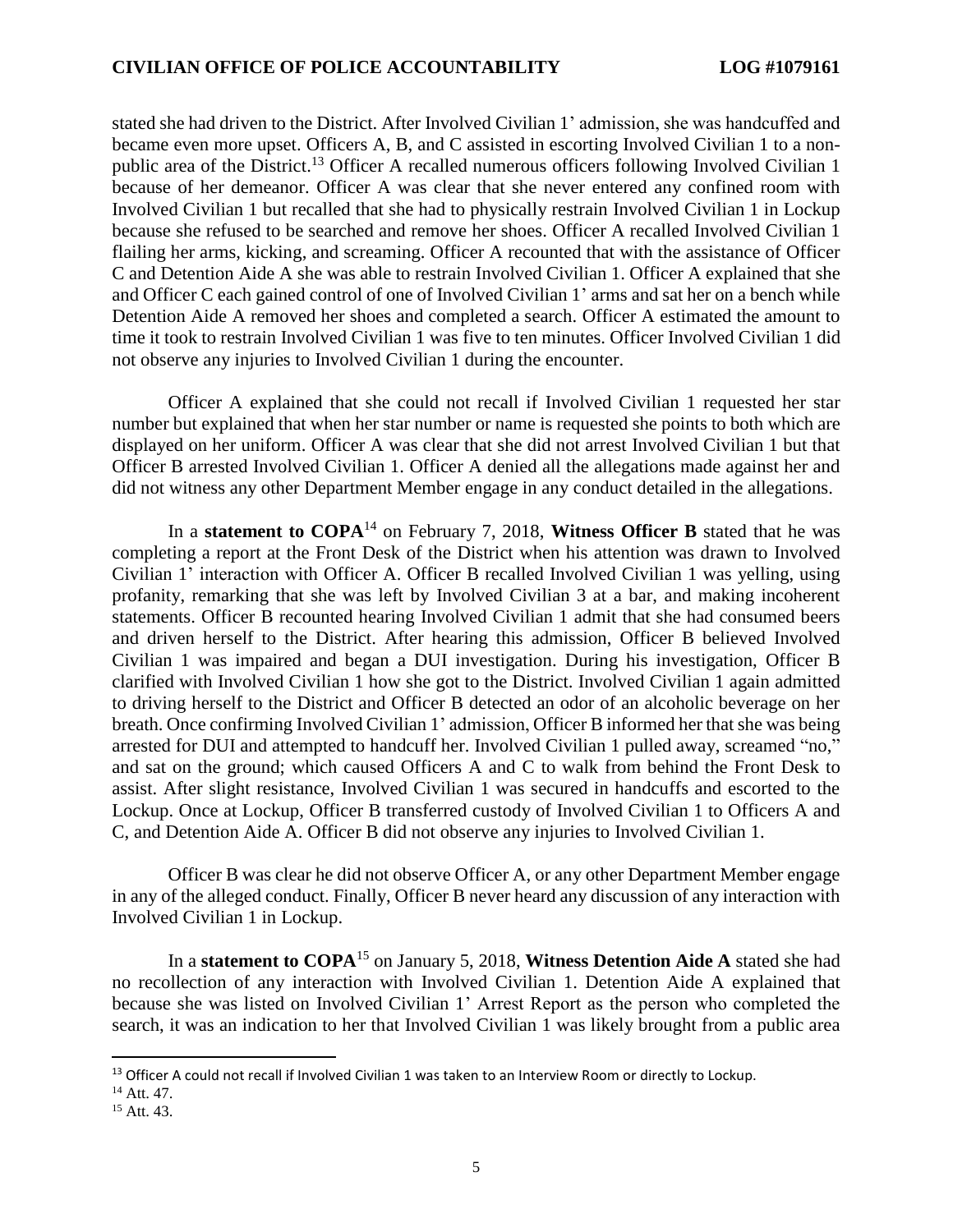of the District to Lockup because she was being combative or uncooperative. Detention Aide A, added that when an arrest is made in a public area of the District, where the person is combative or uncooperative, officers will assist her in restraining and searching the arrestee. Once the search is completed the arrestee is placed in cell until all the necessary reports are completed. After all the necessary reports are completed the arrestee is finger printed and photographed.

Detention Aide A, did not recall observing or being made aware of Officer A or any other Department Member having a physical confrontation with any arrestee. Detention Aide A, explained that had she observed or been made aware of a physical confrontation, she would have reported the incident the District Station Sergeant in accordance with Department policy.

In a **statement to COPA**<sup>16</sup> on February 2, 2018, **Witness Officer C** stated she was assigned to the Bond Desk at the District when Involved Civilian 1 entered and complained that Involved Civilian 3 left her at the bar. Officer C observed Officer A offer aid to Involved Civilian 1, who was yelling and being disruptive. Involved Civilian 1 was continually repeating that Involved Civilian 3 left her at the bar, slurring her words and was unsteady on her feet. Officer C recalled Involved Civilian 1' admission to consuming beer, Officer B asking Involved Civilian 1 how she arrived at the District, and Involved Civilian 1 admitting that she had driven herself to the District. After making that admission, Officers B and A attempted to handcuff Involved Civilian 1, but she resisted by pulling away. After minimal effort, Involved Civilian 1 was handcuffed, and Officer B escorted Involved Civilian 1 to a non-public area of the District.<sup>17</sup> After hearing Involved Civilian 1 yelling and being uncooperative, Officer C went to Lockup. Once in Lockup, Officer C observed an unrestrained Involved Civilian 1 flailing her arms and legs, while refusing Detention Aide As' attempts to search her. Officer C and Officer A each restrained one of Involved Civilian 1' arms and held her in a seated position on bench so Detention Aide A could remove Involved Civilian 1' jewelry and shoes, and complete a search. Officer C did not observe any injuries to Involved Civilian 1 nor did Involved Civilian 1 complain of any injuries.

Officer C was clear that at no time did she observe Officer A, or any other Department Member engage in any of the alleged conduct.

## **b. Digital Evidence**<sup>18</sup>

**911 calls**<sup>19</sup> detail Involved Civilian 1' inability to determine her location, difficulty answering the Call Taker's questions, and her claim that that Involved Civilian 3 was drunk and left with an unknown male. Additionally, Involved Civilian 1' speech sounded confused and she was argumentative with the Call Taker. Finally, during the calls Involved Civilian 1 never provided the Call Taker with any license plate number or any additional information.

## **c. Documentary Evidence**

l

<sup>&</sup>lt;sup>16</sup> As indicated on the record, Officer C elected to provide her statement to COPA without any representation. Att. 46. <sup>17</sup> Officer C could not recall if Involved Civilian 1 was taken to an Interview Room or Lockup.

<sup>&</sup>lt;sup>18</sup> COPA requested surveillance footage from the Bureau of Internal Affairs for XXXth District; however, BIA informed COPA that there were not cameras in the XXXth District at the time of this incident. Att. 14.

<sup>19</sup> Atts. 21-24.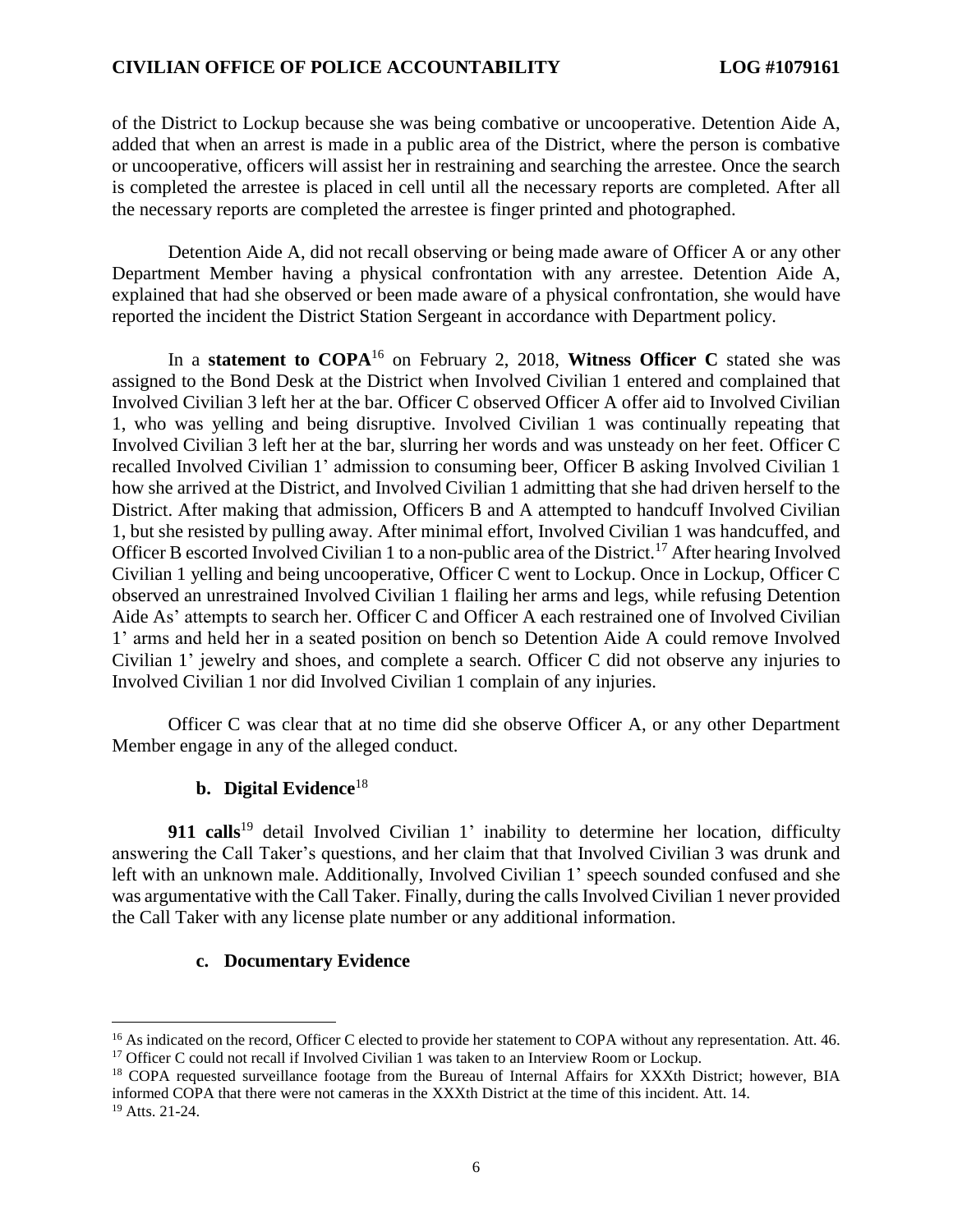**Sergeant A's Initiation Report**<sup>20</sup> details that Involved Civilian 1 went to the District to file a complaint alleging that Officer A arrested her for DUI and "took her into an interview room, grabbed her by the hair, forced her to the ground[,] and pushed her face into the floor." Involved Civilian 1 showed Sergeant A marks and bruises and he summoned an Evidence Technician to take photographs.

**Involved Civilian 1' Arrest Report**<sup>21</sup> details her arrest for DUI. The report lists Officer B as the attesting officer and first arresting officer; Officer A as the second arresting officer; Officer C as one of five assisting arresting officers; and Detention Aide A as the person who searched Involved Civilian 1. The report's narrative section, details that Involved Civilian 1 and Involved Civilian 2 arrived at the District where Involved Civilian 1 stated her sister left her at the club. Involved Civilian 1 is described as "belligerent and cocky[,] yelling for badge numbers" and as having "blood shot[,] glassy eyes, slurred, mumbled, confused speech [...][with] a strong odor of alcoholic beverage." The report states Involved Civilian 1, using expletives, admitted to consuming alcohol and driving to the District, and that Involved Civilian 2 confirmed that Involved Civilian 1 had driven. The report states that as officers attempted to place Involved Civilian 1 into handcuffs, she "became hysterical (yelling and screaming) and combative." The report states that Officer B discovered three open Heineken bottles in Involved Civilian 1' vehicle; that Involved Civilian 1 was not given Standardized Field Sobriety Tests (SFSTs) due to her being combative and uncooperative; and that Involved Civilian 1 subsequently refused a breath test.

**Involved Civilian 1' Alcohol/Drug Influence Report<sup>22</sup> details her as the driver of a black** Chevrolet Carryall. The report indicates Officer B did not witness Involved Civilian 1 driving, that she walked into the District, and the vehicle keys were in Involved Civilian 2's pocket, who is listed as a passenger. The report contains an "observations" checklist where Officer B documented Involved Civilian 1 as having a strong odor of alcoholic beverage on her breath, a cocky and combative attitude, a confused demeanor, slurred and mumbled speech, bloodshot and glassy eyes, and a poor ability to follow instructions. The report indicates "Fighting" as an "unusual action;" that's SFSTs were not offered because Involved Civilian 1 was combative/uncooperative; and that Involved Civilian 1 had no signs or complaint of illness or injury.

A **Law Enforcement Sworn Report**<sup>23</sup> completed by Officer B documents that SFSTs were not offered because Involved Civilian 1 was extremely aggressive. The report indicates Involved Civilian 1 was arrested at 2:10am; an observation period started at 2:25am; the Warnings to Motorist were read at 2:37am; and a breath test was offered and refused at 2:54am. The report shows Involved Civilian 1 was Mirandized at 3:26am and interviewed by Officer B in Lockup until 3:38am, at which time she stopped answering questions.

**Photographs**<sup>24</sup> of Involved Civilian 1 depict bruises to her hands, feet, legs and left arm; redness to both hands and wrists; a scratch on her right knee; and dark hair in a white tissue. Additionally, there are no documented injuries to Involved Civilian 1' head.

l <sup>20</sup> Att. 4.

 $21$  Att. 15.

<sup>22</sup> Att. 29.

<sup>23</sup> Att. 29.

<sup>&</sup>lt;sup>24</sup> Att. 18.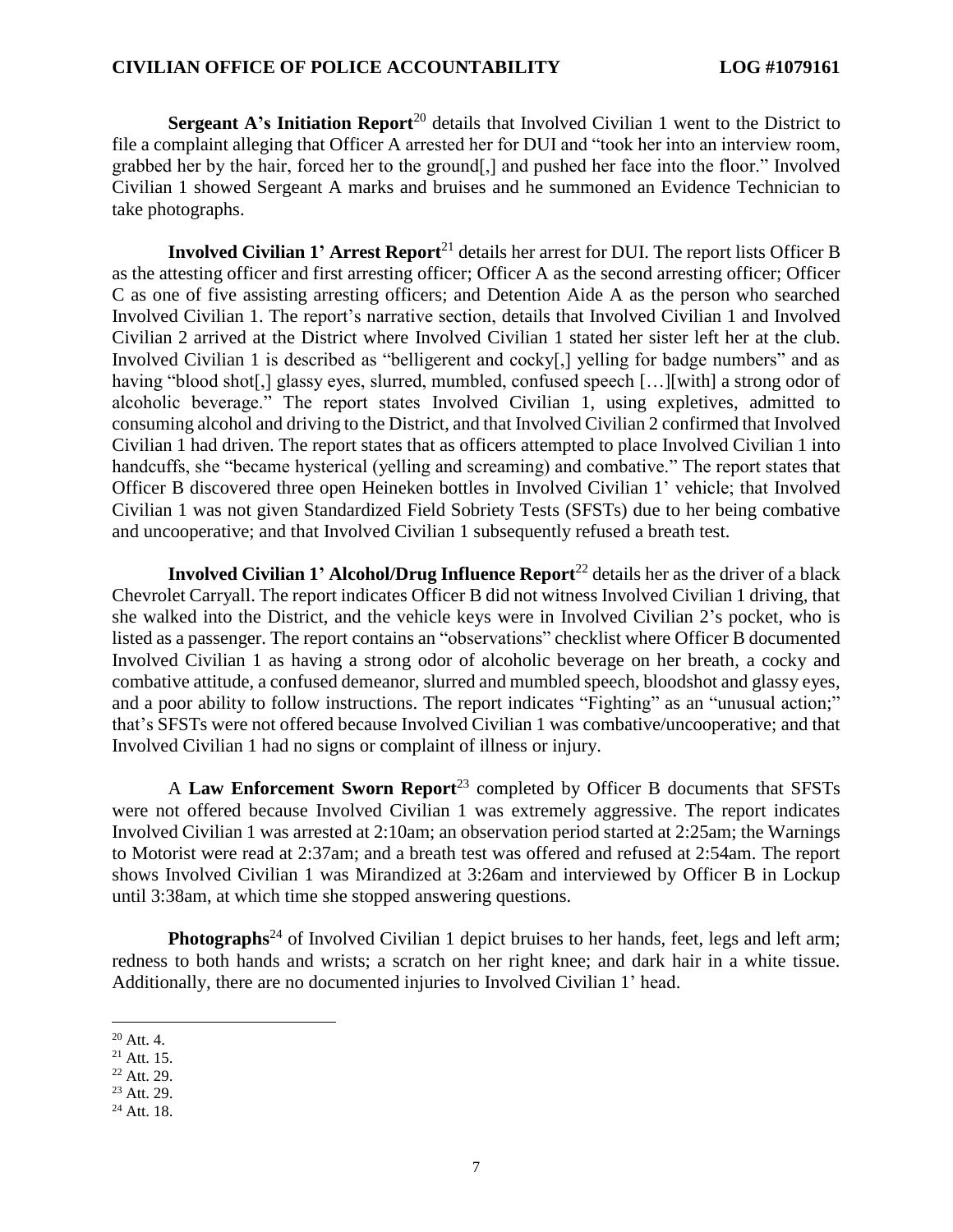### **VI. ANALYSIS**

COPA recommends a finding of **Unfounded** for the allegation that Officer A failed to provide her star number to Involved Civilian 1. Rule 37 requires officers to provide their star number and name when requested. Here, Officer A denied the allegation and stated that her name and star number were prominently displayed on her uniform. Additionally, Involved Civilian 2 confirmed that Officer A had her name and star number conspicuously displayed on her uniform and even gave them to Involved Civilian 1 when she requested to know Officer A's star number. Based on this information, COPA determined that when Officer A provided her star number and name she complied with Rule 37's requirements.

COPA recommends a finding of **Not Sustained** for the allegation that Officer A threatened to arrest Involved Civilian 1 for aggravated battery without probable cause. COPA was unable to locate any information, other than Involved Civilian 1' statement, that supports the allegation. Additionally, COPA was unable to locate any information, other than Officer A's statement, that refutes the allegation. Therefore, COPA is unable to determine if the alleged conduct occurred.

COPA recommends a finding of **Unfounded** for the allegation that Officer A arrested Involved Civilian 1 for driving under the influence without probable cause. A peace officer may arrest a person when he or she has reasonable grounds to believe that the person has committed an offense.<sup>25</sup> Here, it is undisputed that Involved Civilian 1 admitted to Officers A and B that she had driven herself to the District after consuming alcohol. Additionally, Involved Civilian 1' arrest report details that she had blood shot glassy eyes; slurred, mumbled, and confused speech; was belligerent; and had a strong odor of an alcoholic beverage emitting from her person. Based on Involved Civilian 1' admission and the observations of her demeanor detailed in the related reports Officer A had probably cause to believe that Involved Civilian 1 had committed a criminal offense by operating a vehicle while under the influence of alcohol.

COPA recommends a finding of **Unfounded** for the allegation that Officer A grabbed and/or pulled Involved Civilian 1 by her hair; struck Involved Civilian 1' head against a wall, door, and/or bench; forced Involved Civilian 1 to the floor; pushed Involved Civilian 1' face into the floor; and called Involved Civilian 1 a "bitch".

Here, Officer A denied the allegations. Additionally, Officers A and C explained that in Lockup, Involved Civilian 1 was resisting attempts to search and place her in a cell by flailing her arms and kicking. Both Officers A and C recounted restraining Involved Civilian 1' arms and sitting her on a bench so that Detention Aide A could remove Involved Civilian 1' shoes and complete a search. Additionally, Detention Aide A was clear that she did not observe Officer A or any other Department Member engaging in any of the alleged conduct and explained the general practices in Lockup for a resistant or combative arrestee; which were consistent with Officers A and C's explanations of how Involved Civilian 1 was treated in Lockup. Additionally, Officer B recounted that Involved Civilian 1 was uncooperative and resistant during his entire interaction with her. Further, the photographs of Involved Civilian 1' injuries are consistent with her being restrained in Lockup because of her refusal to be searched and lacked any indication that she was

<sup>25</sup> *Virginia v. Moore,* 553 U.S. 164 (2008) codified in 725 ILCS 5/107-2(1)(c).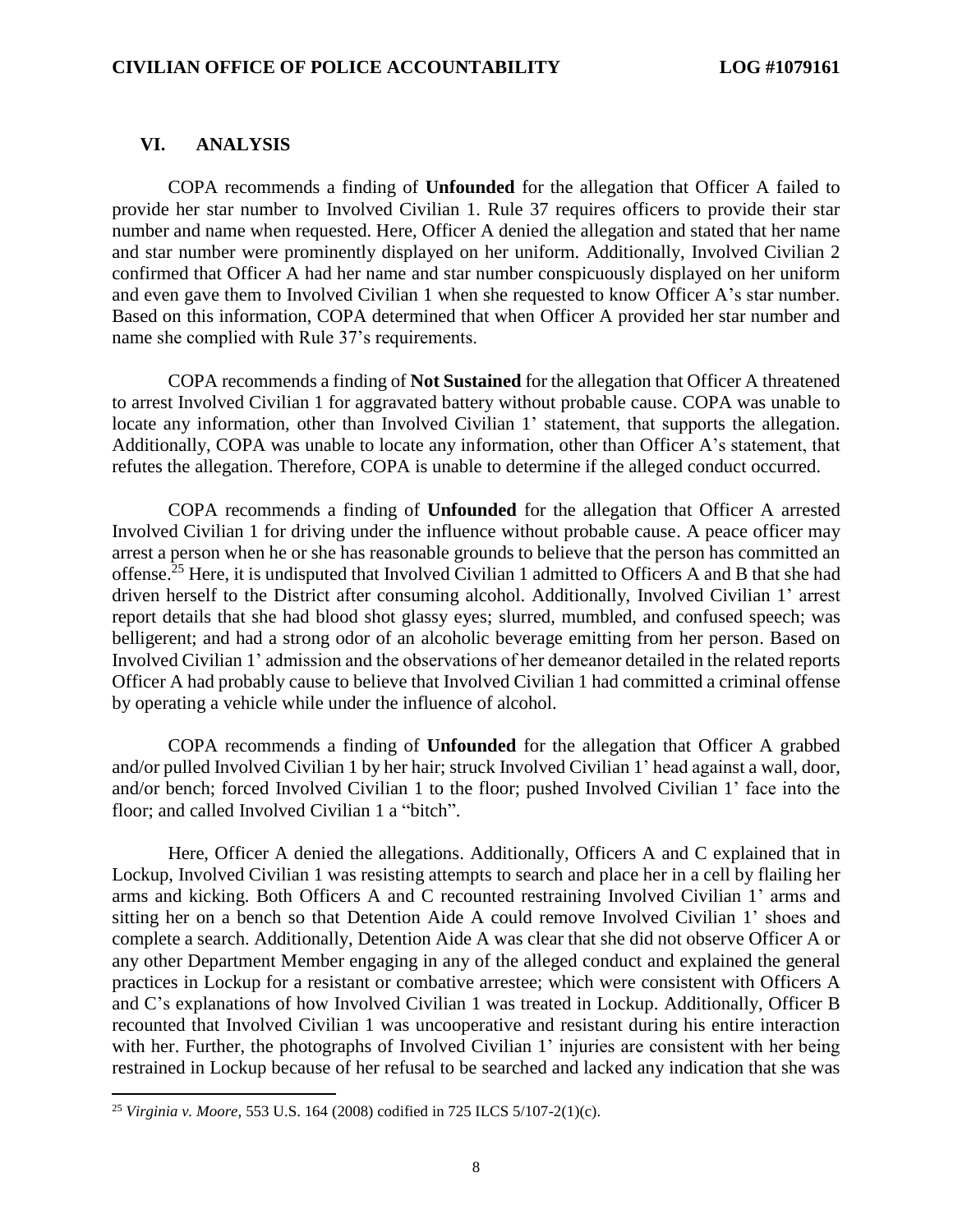struck in the head. Finally, based on the 911 calls, Involved Civilian 1' own admission, Involved Civilian 2's statement, the officers' observations and statements, and the related reports COPA believes that Involved Civilian 1 was intoxicated and that her intoxication more likely than not impacted her ability to accurately recount the events as they occurred. Based on this information, COPA determined that it is more likely than not that Officer A did not engage in the alleged misconduct and that Involved Civilian 1 may have interpreted Officers A's and C's attempts to restrain her as a battery.

## **VII. CONCLUSION**

| <b>Officer</b> | <b>Allegation</b>                                                                                                        | Finding /<br><b>Recommendation</b> |
|----------------|--------------------------------------------------------------------------------------------------------------------------|------------------------------------|
| Officer A      | 1. Failed to provide her star number to<br>Involved Civilian 1, in violation of Rule 37.                                 | Unfounded.                         |
|                | 2. Threatened to arrest Involved Civilian 1 for<br>aggravated battery without probable cause, in<br>violation of Rule 8. | Not Sustained.                     |
|                | 3. Arrested Involved Civilian 1 for driving<br>under the influence without probable cause, in<br>violation or Rule 1.    | Unfounded.                         |
|                | 4. Grabbed and/or pulled Involved Civilian 1<br>by her hair, in violation of Rule 8.                                     | Unfounded.                         |
|                | 5. Struck Involved Civilian 1's head against a<br>wall, door, and/or bench, in violation of Rule<br>8.                   | Unfounded.                         |
|                | 6. Forced Involved Civilian 1 to the floor, in<br>violation of Rule 8.                                                   | Unfounded.                         |
|                | 7. Pushed Involved Civilian 1's face into the<br>floor, in violation of Rule 8.                                          | Unfounded.                         |
|                | 8. Called Involved Civilian 1 a "bitch", in<br>violation of Rule 8.                                                      | Unfounded.                         |

Based on the analysis set forth above, COPA makes the following findings: